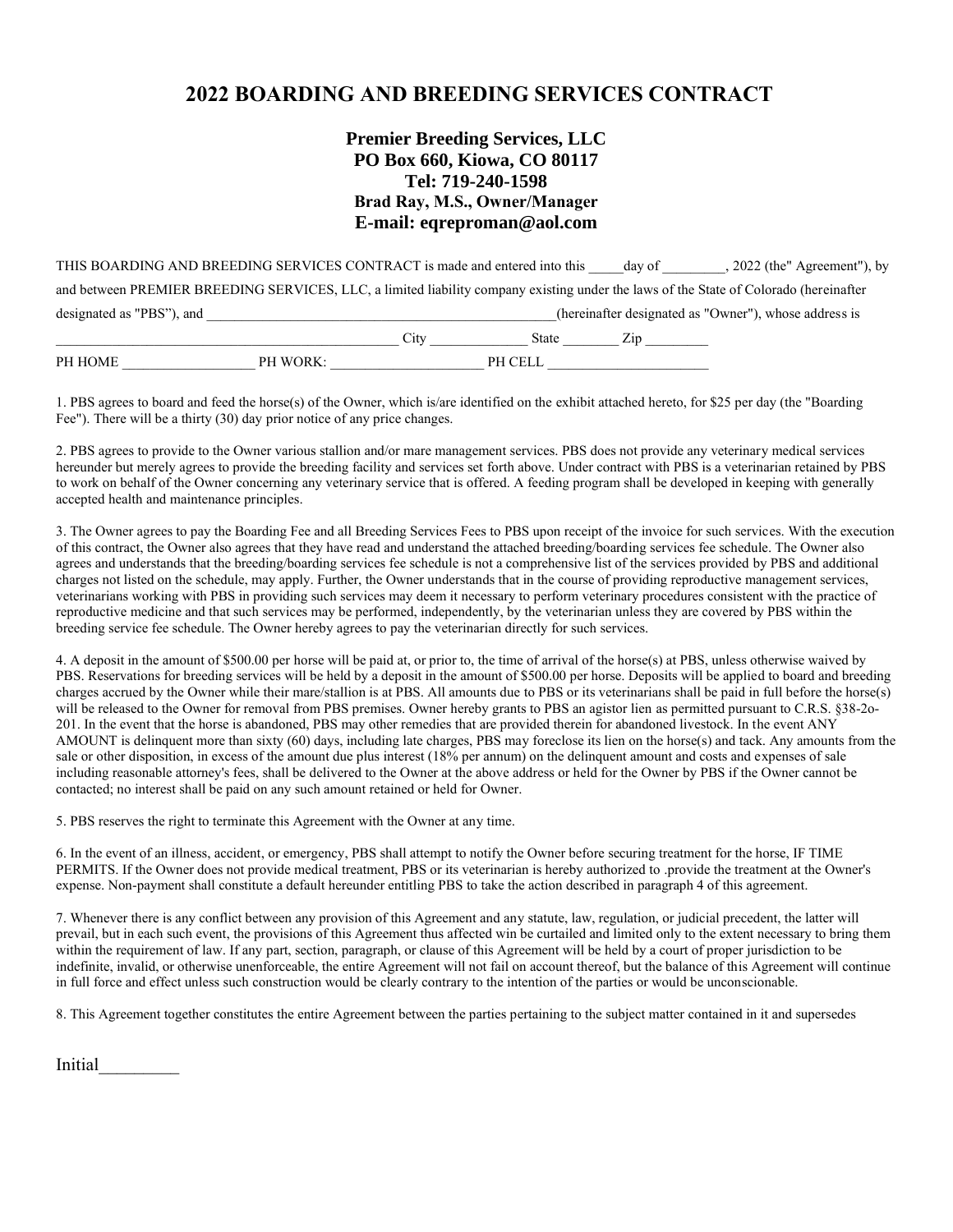### **2022 BOARDING AND BREEDING SERVICES CONTRACT**

all prior and contemporaneous agreements, representations, and understandings of the parties. No supplement, modification, or amendment of this Agreement will be binding unless executed in writing by both parties. No waiver of any of the provisions of this Agreement will be deemed to or will constitute a waiver of any other provisions, whether or not similar, nor will any waiver constitute a continuing waiver. No waiver will be binding unless expressed in writing by the party making the waiver.

9. Any notices, requests, demands, and other communications provided for by this Agreement shall be sufficient if in writing and if sent by registered or certified mail to the Owner at the last address he has filed in writing with the Company or, in the case of PBS at its principal business offices at Premier Breeding Services LLC, PO Box 660, Kiowa, CO 80117.

10. Except as may be otherwise provided herein, this Agreement shall be binding upon and insure to the benefit of the PBS.

11. NO WARRANTIES OR. GUARANTEES ARE GIVEN UNDER. THIS AGREEMENT AND ALL WARRANTIES, EXPRESS OR. IMPLIED INCLUDING, BUT NOT LIMITED TO, IMPLIED WARRANTIES OF MERCHANTABILITY AND FITNESS FOR A PARTICULAR PURPOSE ARE DISCLAIMED. IN NO EVENT SHALL EITHER PBS BE LIABLE TO THE OWNER FOR ANY SPECIAL, INCIDENTAL, EXEMPLARY, PUNITIVE, INDIRECT, OR CONSEQUENTIAL DAMAGES INCURRED BY OWNER, WHETHER. IN AN ACTION OF TORT, WHETHER FORESEEABLE OR NOT, EVEN IF PBS HAS BEEN ADVISED OF THE POSSIBILITY OF SUCH DAMAGES ARISING OUT OF OR IN CONNECTION WITH THE PERFORMANCE OR NON PERFORMANCE UNDER. THIS AGREEMENT.

12. Owner agrees to save, hold harmless and indemnify PBS, its employees, agents, landlord, members, and managers, from and against any and all actions, suits, controversies, agreements, promises, damages, judgments, or demands caused by any actions or omissions of Owner, whether in tort or contract.

13. For any riding activities, the Owner agrees to execute a Full Release of Liability and, further, to be bound by its terms and conditions on behalf of the Owner and each of his/her minor children. The Owner acknowledges that if he/she or his/her minor children invite or hire any guest/agent/trainer to engage in any activity associated with the use, handling, breeding, or riding of a horse, that the Owner is responsible for ensuring that all such parties execute a Full and Final Release of All Claims. If Owner fails to do so, Owner agrees to hold harmless and indemnify PBS, its principals, employees, agents, and representatives of and from any costs and attorney's fees incurred as a result of any claims brought by the guest/agent/trainer of the Owner or his/her minor children.

IN WITNESS WHEREOF, the parties have hereunto set their hands the day and year first above written. BY

DATE

BY Agent Premier Breeding Services, LLC

Owner (or Agent of Owner)

DATE\_\_\_\_\_\_\_\_\_\_\_\_\_\_\_\_\_\_\_\_\_\_\_\_\_\_\_\_\_

**Under Colorado law, an equine professional is not liable for an injury to or the death of a participant in equine activities resulting from the inherent risks of equine activities pursuant to Section 13-21-119~ Colorado Revised Statutes.** 

#### **CREDIT CARD INFORMATION AND AGREEMENT**

| charge deposits/monthly invoicing/ unpaid fees to my: () Visa () Visa Check Card () MasterCard                 |  |  |                              |  |  |
|----------------------------------------------------------------------------------------------------------------|--|--|------------------------------|--|--|
|                                                                                                                |  |  | Security Code: $\_\_$ $\_\_$ |  |  |
| Expiration Date: $\frac{1}{\sqrt{1-\frac{1}{2}}\sqrt{1-\frac{1}{2}}\sqrt{1-\frac{1}{2}}\sqrt{1-\frac{1}{2}}}}$ |  |  |                              |  |  |
|                                                                                                                |  |  |                              |  |  |
|                                                                                                                |  |  |                              |  |  |
|                                                                                                                |  |  |                              |  |  |
|                                                                                                                |  |  |                              |  |  |
| Initial                                                                                                        |  |  |                              |  |  |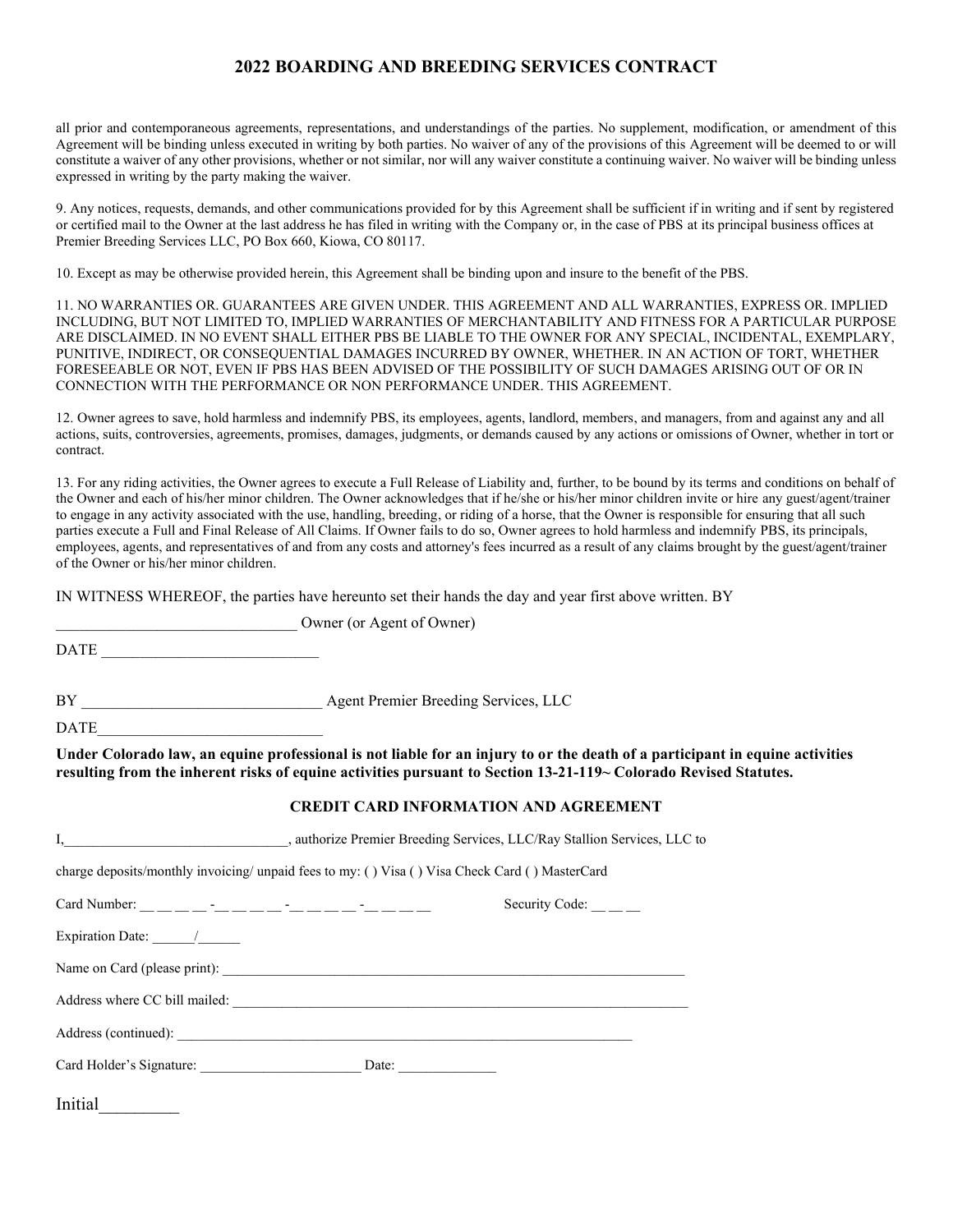# **2022 BOARDING AND BREEDING SERVICES CONTRACT**

## **PREMIER BREEDING SERVICES, LLC 2022 BREEDING SEASON PRICE LIST**

| Item                                               | Description                                                                                                                                                                                                                                                                                                                                                                                                                                                                                                                                                                                                                                                                                                                                                                              | Cost (USD)                                                                                                                                          |  |
|----------------------------------------------------|------------------------------------------------------------------------------------------------------------------------------------------------------------------------------------------------------------------------------------------------------------------------------------------------------------------------------------------------------------------------------------------------------------------------------------------------------------------------------------------------------------------------------------------------------------------------------------------------------------------------------------------------------------------------------------------------------------------------------------------------------------------------------------------|-----------------------------------------------------------------------------------------------------------------------------------------------------|--|
| <b>Stallion Board</b><br>(Resident/Standing)       | Full-care board including a 12' X 20' stall with turnout, blanketing,<br>lights, and regular grooming. Non-resident stallions (i.e. short-term)<br>will be billed at the rate of \$25.00 per day.                                                                                                                                                                                                                                                                                                                                                                                                                                                                                                                                                                                        | \$550.00/month \$25.00/day short-term                                                                                                               |  |
| Mare Care (wet or dry)                             | Full-care with 12' X 14' stall and turnout or shed row with run.<br>Supplemental feeds to be provided by the mare owner.                                                                                                                                                                                                                                                                                                                                                                                                                                                                                                                                                                                                                                                                 | \$25.00/day                                                                                                                                         |  |
| Shipped Semen                                      | Semen collection, evaluation, and packaging for shipment. Price<br>quoted is PER SHIPMENT/PER MARE shipped to. A single<br>collection that is processed for multiple mares will be billed at the<br>stated rate for each mare. The stallion owner will be responsible for all<br>collection/shipping costs for receiving mares unless the receiving party<br>has made payment in advance to Premier Breeding Services.                                                                                                                                                                                                                                                                                                                                                                   | \$395.00<br>Note: We regret being forced to<br>increase shipping prices. This is due to<br>annual increases by FedEx for the past<br>several years. |  |
| Courier Service                                    | COUNTER-TO-COUNTER (same day) shipments of semen will be<br>taken to/picked up from DIA Colorado Springs. The quoted fee is<br>applicable when semen is transported by a Premier Breeding Services<br>employee. Should an alternative courier service be required, the<br>requestor will be billed accordingly.                                                                                                                                                                                                                                                                                                                                                                                                                                                                          | \$150.00 plus Shipped Semen fee                                                                                                                     |  |
| Semen Collection                                   | For mares managed/bred on-site to stallions standing at Premier<br>Breeding Services, LLC. This fee does not apply to semen that will be<br>shipped or used away from the Premier Breeding Services premises.<br>This will be charged to the mare owner unless otherwise requested by<br>the stallion owner.                                                                                                                                                                                                                                                                                                                                                                                                                                                                             | \$100.00                                                                                                                                            |  |
| Mare Cycle Management                              | This fee will cover management as well as vet fees limited to<br>ultrasounds and inseminations (semen collection NOT included) in a<br>single normal cycle and will include three ultrasound checks for<br>pregnancy during the stated breeding season. The fee does not include<br>the administration of hormones/drugs commonly used in reproductive<br>management, nor does it cover any reproductive procedures beyond<br>the abovementioned ultrasound/inseminations. Any additional<br>veterinary services will be billed by the veterinarian. Should the mare<br>require management/breeding beyond the first cycle, subsequent<br>cycles will be billed at the quoted discounted rate.                                                                                           | \$400.00/first cycle \$350.00/subsequent<br>cycle(s)<br>\$450.00 first cycle frozen semen<br>\$400.00 subsequent frozen semen<br>cycles             |  |
| Embryo Collection<br>Management                    | Embryos may be collected at Premier Breeding Services and<br>transported to a recipient mare facility for transfer. Mare owners must<br>contract with the recipient facility of their choice and Premier<br>Breeding Services will ship the embryo to the desired facility. Premier<br>will manage the donor mare through the cycle in which she is bred and<br>the mare owner will be charged the standard first-cycle fee quoted<br>above (\$400 fresh semen/\$450 frozen semen -subsequent cycle<br>discounts do not apply to cycles bred for embryo collection) as well as<br>semen collection fees. Technical services, materials, and uterine<br>lavage vet fee are included. Courier and/or shipping fees will apply to<br>the transport of the embryo to the recipient facility. | \$450.00/Collection Attempt                                                                                                                         |  |
| <b>Custom Semen Freezing</b><br>Services & Storage | Semen Cryopreservation and storage. Domestic or International                                                                                                                                                                                                                                                                                                                                                                                                                                                                                                                                                                                                                                                                                                                            | Call for Quote                                                                                                                                      |  |
| Foaling Services                                   | *If additional vet services are required, they will be billed separately<br>by the veterinarian.                                                                                                                                                                                                                                                                                                                                                                                                                                                                                                                                                                                                                                                                                         | \$500.00 plus mare care                                                                                                                             |  |

Initial\_\_\_\_\_\_\_\_\_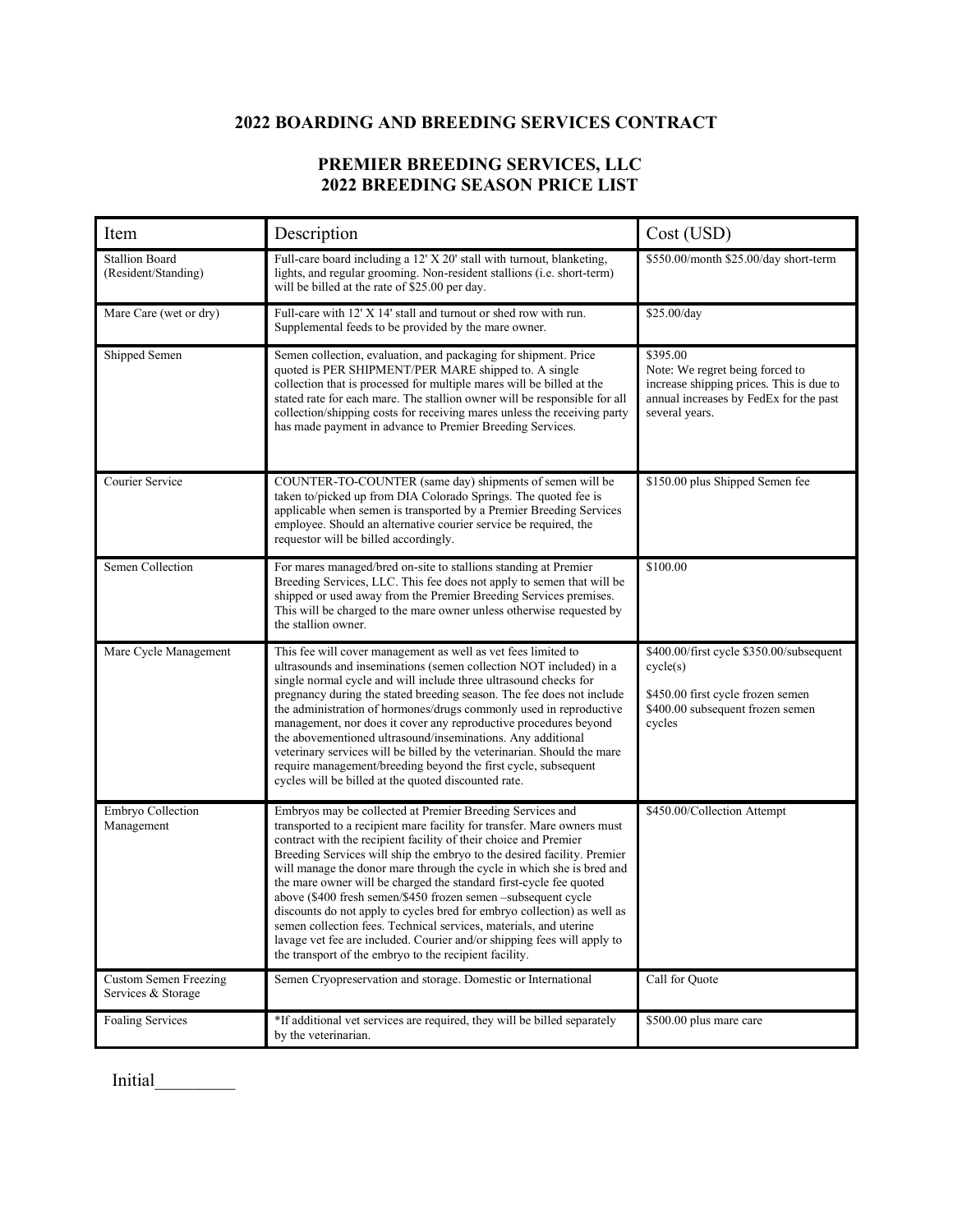**Premier Breeding Services, LLC Brad Ray, M.S., Owner/Manager PO Box 660, Kiowa, CO 80117 Tel: 719-240-1598 E-mail: eqreproman@aol.com**

# **Mare & Stallion Arrival Information Sheet**

| Owner Information: Name<br><u>Letter and the contract of the contract of the contract of the contract of the contract of the contract of the contract of the contract of the contract of the contract of the contract of the contr</u> |                                                    |                                                                                                                                                                                                                                        |  |  |  |  |  |  |
|----------------------------------------------------------------------------------------------------------------------------------------------------------------------------------------------------------------------------------------|----------------------------------------------------|----------------------------------------------------------------------------------------------------------------------------------------------------------------------------------------------------------------------------------------|--|--|--|--|--|--|
|                                                                                                                                                                                                                                        |                                                    |                                                                                                                                                                                                                                        |  |  |  |  |  |  |
|                                                                                                                                                                                                                                        |                                                    |                                                                                                                                                                                                                                        |  |  |  |  |  |  |
|                                                                                                                                                                                                                                        |                                                    |                                                                                                                                                                                                                                        |  |  |  |  |  |  |
|                                                                                                                                                                                                                                        | Cell Phone                                         |                                                                                                                                                                                                                                        |  |  |  |  |  |  |
|                                                                                                                                                                                                                                        |                                                    |                                                                                                                                                                                                                                        |  |  |  |  |  |  |
|                                                                                                                                                                                                                                        |                                                    | Emergency Contact (if owner cannot be reached)<br><u>Emergency Contact (if owner cannot be reached</u> )                                                                                                                               |  |  |  |  |  |  |
|                                                                                                                                                                                                                                        |                                                    | Mare/Stallion Information: Sex (circle one) Mare Stallion Mare with Foal at side Registered                                                                                                                                            |  |  |  |  |  |  |
|                                                                                                                                                                                                                                        |                                                    | Name <b>Name International Science Contract Contract Contract Contract Contract Contract Contract Contract Contract Contract Contract Contract Contract Contract Contract Contract Contract Contract Contract Contract Contract </b>   |  |  |  |  |  |  |
|                                                                                                                                                                                                                                        |                                                    |                                                                                                                                                                                                                                        |  |  |  |  |  |  |
|                                                                                                                                                                                                                                        |                                                    |                                                                                                                                                                                                                                        |  |  |  |  |  |  |
|                                                                                                                                                                                                                                        |                                                    |                                                                                                                                                                                                                                        |  |  |  |  |  |  |
|                                                                                                                                                                                                                                        |                                                    |                                                                                                                                                                                                                                        |  |  |  |  |  |  |
|                                                                                                                                                                                                                                        |                                                    | (Note: Owner must provide feed supplements if desired and Premier Breeding Services staff                                                                                                                                              |  |  |  |  |  |  |
|                                                                                                                                                                                                                                        | will feed them to your horse.)                     |                                                                                                                                                                                                                                        |  |  |  |  |  |  |
|                                                                                                                                                                                                                                        | If mare with foal at side, when was the foal born? |                                                                                                                                                                                                                                        |  |  |  |  |  |  |
|                                                                                                                                                                                                                                        |                                                    | Do you desire turnout for your horse? (no additional cost) Yes No                                                                                                                                                                      |  |  |  |  |  |  |
|                                                                                                                                                                                                                                        | <b>Blanketing needs, if any:</b>                   | <u> 1989 - Johann Barn, fransk politik (d. 1989)</u>                                                                                                                                                                                   |  |  |  |  |  |  |
|                                                                                                                                                                                                                                        |                                                    | Medications? (must be provided by owner)<br><u>Medications?</u> (must be provided by owner)                                                                                                                                            |  |  |  |  |  |  |
|                                                                                                                                                                                                                                        |                                                    | Which of our breeding management services is your mare/stallion here to receive?                                                                                                                                                       |  |  |  |  |  |  |
|                                                                                                                                                                                                                                        | How did you hear about Premier Breeding Services?  |                                                                                                                                                                                                                                        |  |  |  |  |  |  |
|                                                                                                                                                                                                                                        |                                                    | referral (if so, whom may we thank?)<br><u>Letter and the contract of the contract of the contract of the contract of the contract of the contract of the contract of the contract of the contract of the contract of the contract</u> |  |  |  |  |  |  |
|                                                                                                                                                                                                                                        |                                                    | newspaper/magazine (Do you remember which one?)                                                                                                                                                                                        |  |  |  |  |  |  |
|                                                                                                                                                                                                                                        |                                                    |                                                                                                                                                                                                                                        |  |  |  |  |  |  |
|                                                                                                                                                                                                                                        |                                                    |                                                                                                                                                                                                                                        |  |  |  |  |  |  |
|                                                                                                                                                                                                                                        | show booth (which one?)<br><u>Letting</u>          |                                                                                                                                                                                                                                        |  |  |  |  |  |  |
|                                                                                                                                                                                                                                        | Mare Breeding Information: Stallion to be bred     |                                                                                                                                                                                                                                        |  |  |  |  |  |  |
|                                                                                                                                                                                                                                        |                                                    |                                                                                                                                                                                                                                        |  |  |  |  |  |  |
|                                                                                                                                                                                                                                        |                                                    |                                                                                                                                                                                                                                        |  |  |  |  |  |  |
|                                                                                                                                                                                                                                        |                                                    |                                                                                                                                                                                                                                        |  |  |  |  |  |  |
|                                                                                                                                                                                                                                        | <b>Health History:</b>                             |                                                                                                                                                                                                                                        |  |  |  |  |  |  |
|                                                                                                                                                                                                                                        |                                                    | Please describe any past/present health issues pertaining to your horse                                                                                                                                                                |  |  |  |  |  |  |
|                                                                                                                                                                                                                                        |                                                    |                                                                                                                                                                                                                                        |  |  |  |  |  |  |
|                                                                                                                                                                                                                                        |                                                    |                                                                                                                                                                                                                                        |  |  |  |  |  |  |
|                                                                                                                                                                                                                                        |                                                    |                                                                                                                                                                                                                                        |  |  |  |  |  |  |
|                                                                                                                                                                                                                                        |                                                    |                                                                                                                                                                                                                                        |  |  |  |  |  |  |